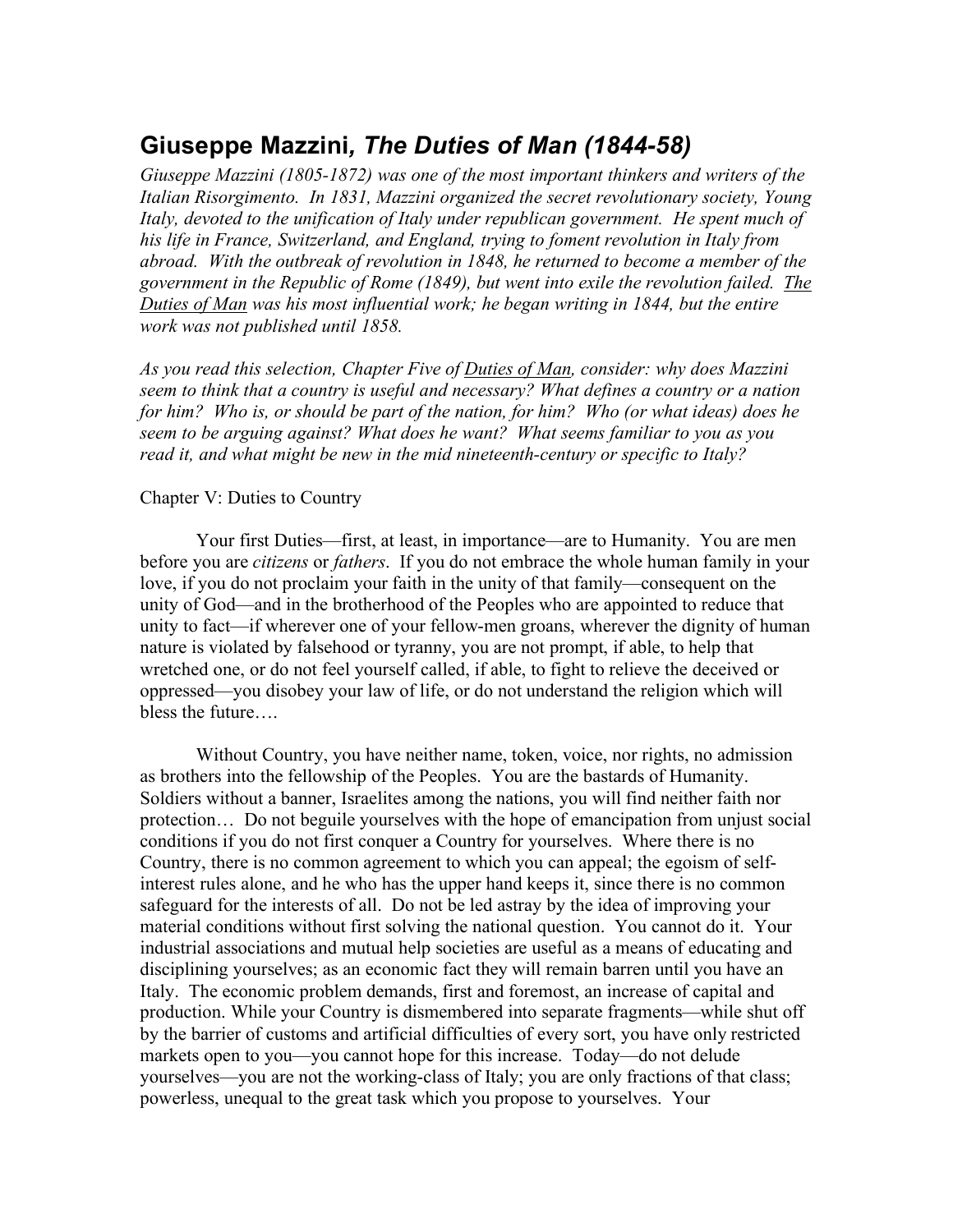emancipation can have no practical beginning until a National Government, understanding the signs of the times, shall, seated in Rome, formulate a Declaration of Principles to be the guide for Italian progress, and shall insert into it these words, Labor is sacred, and is the source of the wealth of Italy.

….In laboring according to true principles for our Country we are laboring for Humanity; our Country is the fulcrum of the lever, which we have to wield for the common good. If we give up this fulcrum we run the risk of becoming useless to our Country and to Humanity. Before associating ourselves with the Nations which compose Humanity we must exist as a Nation. There can be no association except among equals; and you have no recognized collective existence.

…. Wherever you may be, into the midst of whatever people you have been driven by circumstances, fight for the liberty of that people if the moment calls for it; but fight as Italians, so that the blood which you shed may win honor and love, not for you only, but for your Country. And may the constant thought of your soul be for Italy, may all the acts of your life be worthy of her, and may the standard beneath which you range yourselves to work for Humanity be Italy's. Do not say I; say we. Be every one of you an incarnation of your Country, and feel himself and make himself responsible for his fellow-countrymen; let each one of you learn to act in such a way that in him men shall respect and love his Country.

Your Country is one and indivisible. As the members of a family cannot rejoice at the common table if one of their number is far away, snatched from the affection of his brothers, so you should have no joy or repose as long as a portion of the territory upon which your language is spoken is separated from the Nation.

Your Country is the token of the mission that God has given you to fulfill in Humanity. The faculties, the strength of all its sons should be united for the accomplishment of this mission. A certain number of common duties and rights belong to every man who answers the question "Who are you?" with "I am an Italian." Those duties and those rights cannot be represented except by one single authority resulting from your votes. A Country must have, then, a single government. The politicians who call themselves federalists, and who would make Italy into a brotherhood of different states, would dismember the Country, not understanding the idea of Unity. The States into which Italy is divided today are not the creation of our own people; they are the result of the ambitions and calculations of princes or of foreign conquerors, and serve no purpose but to flatter the vanity of local aristocracies for which a narrower sphere than a great Country is necessary….

A Country is a fellowship of free and equal men bound together in a brotherly concord of labor towards a single end. You must make it and maintain it such. A Country is not an aggregation; it is an association. There is no true Country without a uniform right. There is no true Country where the uniformity of that right is violated by the existence of caste, privilege, and inequality—where the powers and faculties of a large number of individuals are suppressed or dormant—where there is no common